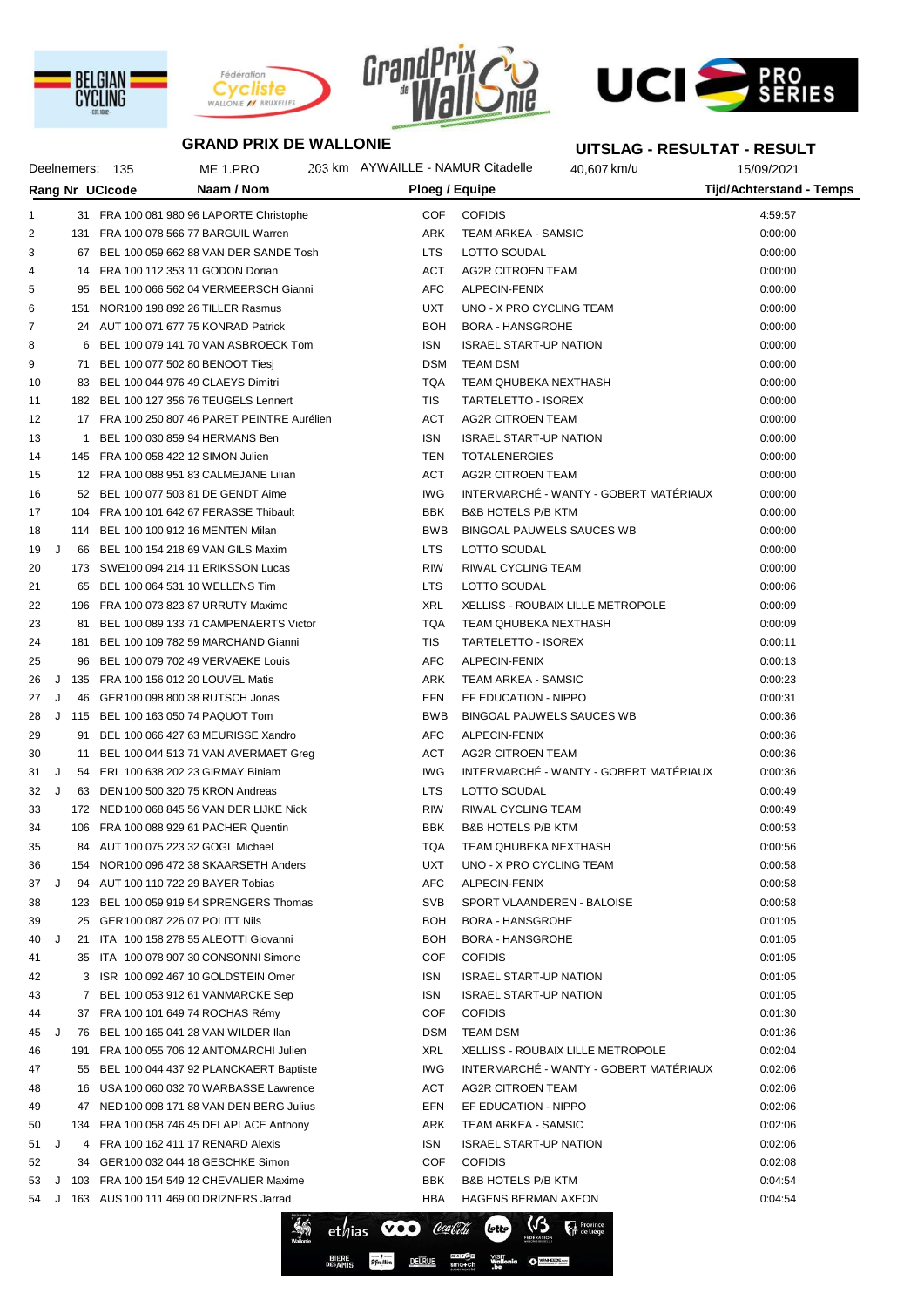





Deelnemers: 135 ME 1.PRO 203 km AYWAILLE - NAMUR Citadelle 40,607 km/u 15/09/2021



**UITSLAG - RESULTAT - RESULT**

## **GRAND PRIX DE WALLONIE**

## **Rang Nr UCIcode Naam / Nom Ploeg / Equipe Tijd/Achterstand - Temps** 55 112 BEL 100 112 368 26 LIVYNS Arjen BUS BOOK BINGOAL PAUWELS SAUCES WB 0:04:54 56 J 125 BEL 100 156 876 11 VANHOOF Ward SVB SPORT VLAANDEREN - BALOISE 0:04:54 57 J 156 NOR100 159 053 54 URIANSTAD Martin Bugge UXT UNO - X PRO CYCLING TEAM 0:04:54 58 177 SWE100 068 842 53 MAGNUSSON Kim RIW RIW RIWAL CYCLING TEAM COSA 43 59 45 JPN 100 079 475 16 NAKANE Hideto EFN EF EDUCATION - NIPPO 0:08:43 60 J 33 FRA 100 097 699 04 FINE Eddy COF COFIDIS 0:08:43 61 23 ITA 100 046 940 73 BENEDETTI Cesare BOH BORA - HANSGROHE 23 ITA 100 046 940 73 BENEDETTI Cesare 62 J 111 BEL 100 149 501 08 HUYS Laurens **BURG BURGOAL PAUWELS SAUCES WB** 0:08:43 63 J 183 BEL 100 109 461 29 GOEMAN Andreas TIS TARTELETTO - ISOREX 0:08:43 64 15 FRA 100 030 787 22 CHEREL Mikael ACT AG2R CITROEN TEAM 0:08:43 65 J 53 BEL 100 650 042 29 DE POOTER Dries ING INTERMARCHÉ - WANTY - GOBERT MATÉRIAUX 0:08:43 66 J 72 GER100 363 549 74 BRENNER Marco DSM TEAM DSM 0:08:43 67 J 32 FRA 100 154 945 20 CHAMPION Thomas COF COFIDIS 0:08:43 68 J 137 FRA 100 102 025 62 RIOU Alan ARK TEAM ARKEA - SAMSIC 0:08:43 69 5 DEN 100 086 941 13 SCHMIDT Mads Würtz ISN ISRAEL START-UP NATION 0:08:43 70 J 142 FRA 100 162 410 16 JOUSSEAUME Alan TEN TOTALENERGIES 0:08:43 71 175 DEN 100 109 647 21 SCHULTZ Jesper RIW RIWAL CYCLING TEAM 0:08:43 72 J 146 FRA 100 097 496 92 BONNET Thomas TEN TOTALENERGIES 0:08:43 73 82 ESP 100 079 921 74 BARBERO Carlos TQA TEAM QHUBEKA NEXTHASH 0:08:43 74 136 COL 100 064 295 65 ANACONA Winner Andrew ARK TEAM ARKEA - SAMSIC 136 COL 100 064 295 65 ANACONA Winner Andrew 75 J 166 GBR100 237 110 26 LAVERICK Joseph HBA HAGENS BERMAN AXEON 0:09:35 76 J 2 AUS 100 823 552 06 MACKELLAR Alastair ISN ISRAEL START-UP NATION 0:09:35 77 62 GBR100 079 629 73 HOLMES Matthew LTS LOTTO SOUDAL 0:10:05 78 J 162 USA 100 155 072 50 DAVIS Cole HBA HAGENS BERMAN AXEON 0:10:05 79 J 157 NOR100 798 903 92 JOHANNESSEN Tobias Halland UXT UNO - X PRO CYCLING TEAM 0:10:56 80 171 DEN 100 068 281 74 HANSEN Jesper RIW RIWAL CYCLING TEAM 171 DEN 100 068 281 74 HANSEN Jesper 81 J 105 FRA 100 680 835 73 LAURANCE Axel BBK B&B HOTELS P/B KTM 6:14:52 82 J 102 FRA 100 158 374 54 BOILEAU Alan BBK BAR HOTELS P/B KTM CONTROLLED B 14:52 83 J 164 USA 100 531 553 74 GARRISON Michael HBA HAGENS BERMAN AXEON 0:14:52 84 J 26 NED 100 149 186 81 SCHELLING Ide BOH BORA - HANSGROHE 6014:52 85 J 122 BEL 100 148 907 93 APERS Ruben SWB SPORT VLAANDEREN - BALOISE 614:52 86 184 BEL 100 136 490 92 RELAES Jacob TIS TARTELETTO - ISOREX 0:14:52 87 J 75 USA 100 504 392 73 VERMAERKE Kevin **DSM TEAM DSM 16 20 14:52** 0:14:52 88 152 NOR100 088 496 16 RESELL Erik Nordsaeter Van UXT UNO - X PRO CYCLING TEAM 0:14:52 89 186 BEL 100 086 379 33 VAN DE KERKHOVE Brent TIS TARTELETTO - ISOREX 0:14:52 **DNF / Abbandons / Opgaves :** 13 FRA 100 044 337 89 GALLOPIN Tony **ACT AG2R CITROEN TEAM** 22 GER100 079 882 35 BUCHMANN Emanuel BOH BORA - HANSGROHE 27 GER100 066 709 54 SCHWARZMANN Michael BOH BORA - HANSGROHE 36 FRA 100 136 296 92 LAFAY Victor COF COFIDIS J 41 COL 100 353 611 30 ARROYAVE CAÑAS Daniel EFN EF EDUCATION - NIPPO 42 JPN 100 025 235 96 BEPPU Fumiyuki EFN EF EDUCATION - NIPPO 43 NED 100 062 887 15 HOFLAND Moreno EFN EF EDUCATION - NIPPO 51 BEL 100 077 606 87 DEVRIENDT Tom IWG INTERMARCHÉ - WANTY - GOBERT MATÉRIAUX 56 NED 100 072 971 11 VAN DER HOORN Taco IWG INTERMARCHÉ - WANTY - GOBERT MATÉRIAUX 57 BEL 100 032 256 36 VANSPEYBROUCK Pieter IVG INTERMARCHÉ - WANTY - GOBERT MATÉRIAUX 61 BEL 100 100 903 07 CRAS Steff LTS LOTTO SOUDAL J 64 BEL 100 152 904 16 MONIQUET Sylvain LTS LOTTO SOUDAL J 73 AUT 100 150 925 74 GALL Felix DSM TEAM DSM 74 GER 100 106 614 92 STORK Florian DSM DSM TEAM DSM 77 BEL 100 164 849 30 VANDENABEELE Henri DSM TEAM DSM 85 NED 100 059 618 44 LINDEMAN Bert-Jan TQA TEAM QHUBEKA NEXTHASH 86 GBR100 086 968 40 TANFIELD Harry TQA TEAM QHUBEKA NEXTHASH 92 GER100 048 530 14 MEISEN Marcel AFC ALPECIN-FENIX